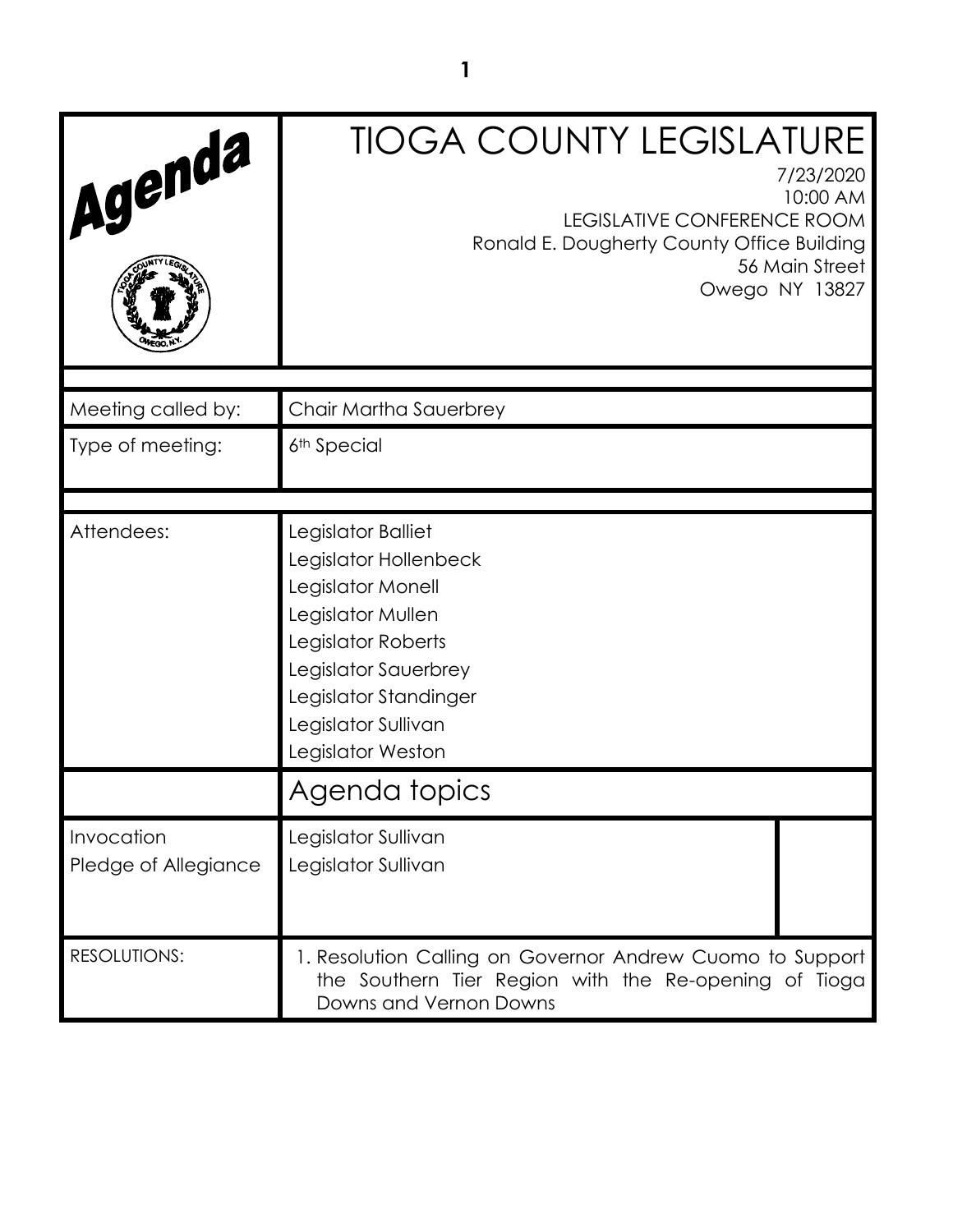RESOLUTION NO. -20 RESOLUTION CALLING ON GOVERNOR ANDREW CUOMO TO SUPPORT THE SOUTHERN TIER REGION WITH THE RE-OPENING OF TIOGA DOWNS AND VERNON DOWNS

WHEREAS: In response to the COVID-19 pandemic, the Southern Tier Region has stayed within the established metrics and has successfully been on target with all phases of re-opening; and

WHEREAS: Specific businesses remain closed in Phase 4 or have been required to take additional precautionary measures to ensure public safety; and

WHEREAS: Tioga Downs Casino Resort in Tioga County and Vernon Downs in Oneida County have submitted an extensive re-opening plan to the NYS Gaming Commission taking into account every precaution to protect the health and safety of their customers and employees while still resuming business; and

WHEREAS: These efforts encompass all physical distancing requirements and best practices outlined in the State's NY Forward Guidelines for shopping malls, including, but not limited to, adapting their floor plan to account for adequate social distancing, requiring face masks for all employees and customers at all times, installation of various Plexiglas barriers between slot machines, upgrading their air filtration system, limiting hours and entrances, reducing capacity by 50% or more, temporarily eliminating table games, regular testing for employees, and more; and

WHEREAS: Tioga Downs Casino Resort and Vernon Downs have been closed and employees furloughed since mid-March 2020 creating an economic challenge for sustainability and a crippling economic impact on Tioga and Oneida Counties; and

WHEREAS: The owner of Tioga Downs Casino Resort and Vernon Downs issued a Worker Adjustment and Retaining Notification (WARN) indicating the closure of these businesses and termination of over 900 employees effective October 1, 2020 unless the State allows for reopening; and